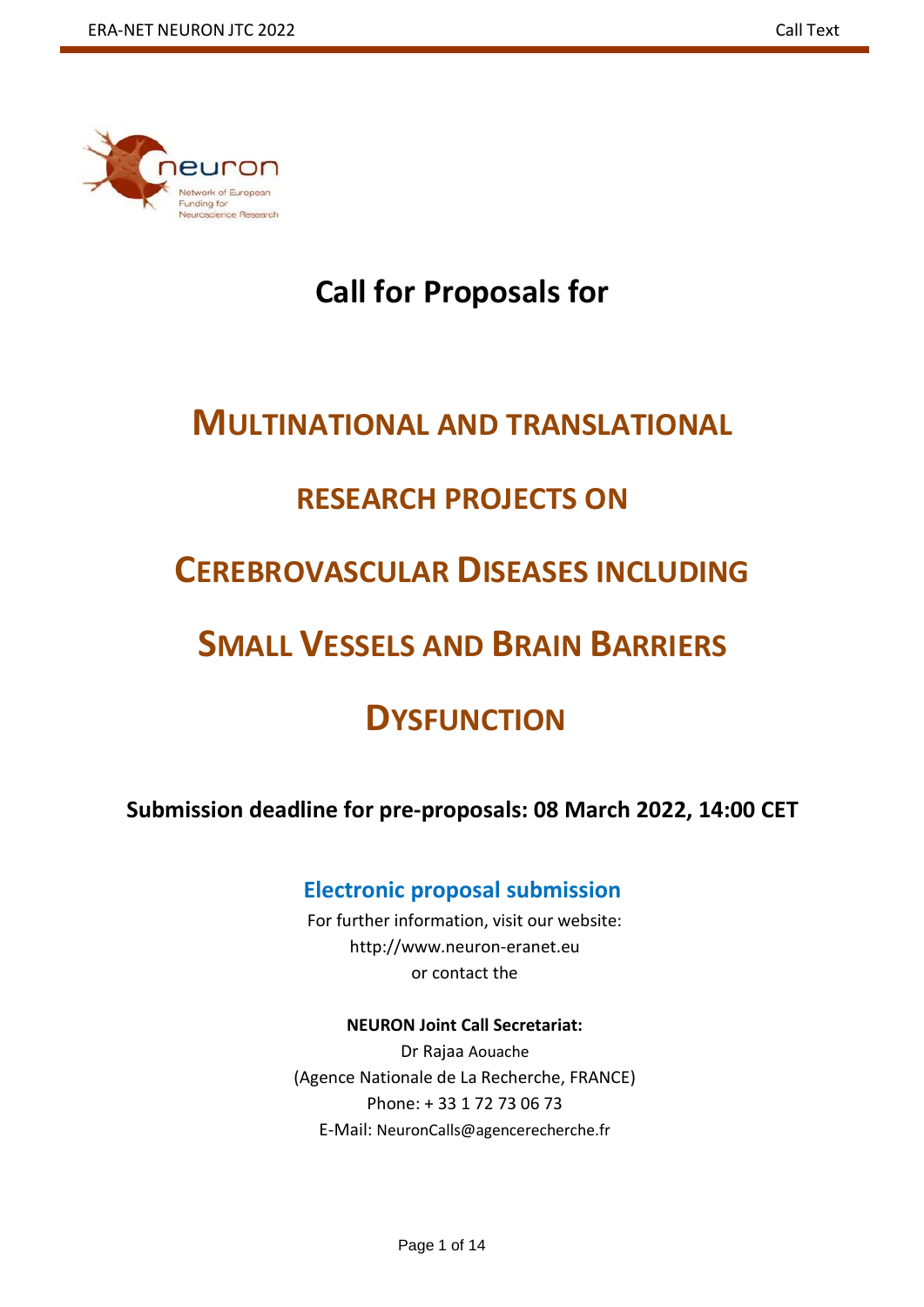#### **1. Purpose**

Maintenance, improvement, and restoration of human health are of fundamental importance and a worldwide priority. Neurological disorders are major causes of death, morbidity, and long-term disability. Among the neurological disorders, **cerebrovascular diseases** contribute more than half of the burden in Disability Adjusted Life Years (DALYS) and 85% of deaths associated to neurological conditions, globally. **Stroke** represents by itself the second leading cause of death and accounts for 143 million DALYS worldwide in 2019; with increasing figures towards 2030. The relative contribution to health burden of these neurological disorders is near twice as important in Europe as compared to other regions in the world representing 45 billion euros of expenditure including care and a heavy societal burden.

Although the pathophysiological mechanisms leading to specific cerebrovascular diseases are not completely understood, changes of **cerebral small vessels** and **the malfunction of brain barriers as well** as other changes such as immune responses have been identified as conditions frequently associated to the development of stroke and vascular cognitive dysfunction. Focussed translational research in these areas is thus a priority in order to promote healthy living in Europe and worldwide.

The 'Network of European Funding for Neuroscience Research' (NEURON) has been established under the ERA-NET scheme of the European Commission [\(www.neuron-eranet.eu\)](http://www.neuron-eranet.eu/). The aim of the ERA-NET NEURON is to coordinate and optimize research efforts and funding programmes of its partner countries in the field of mental, neurological, and sensory disorders. Under the umbrella of NEURON, a joint transnational call (JTC 2022) in the field of **cerebrovascular diseases** is now launched. The following funding organisations have agreed to fund the joint call for multinational research projects in this scientific area. The call will be conducted simultaneously by the funding organisations in their respective countries and co-ordinated centrally by the Joint Call Secretariat.

| Fonds de la Recherche Scientifique-FNRS (F.R.S.-FNRS)                                                                                      | Belgium*            |
|--------------------------------------------------------------------------------------------------------------------------------------------|---------------------|
| Research Foundation - Flanders (FWO)                                                                                                       | <b>Belgium</b>      |
| Fonds de recherche du Québec - Santé (FRQS)                                                                                                | Canada              |
| Ministry of Science and Education of the Republic of Croatia (MZO)                                                                         | Croatia             |
| Estonian Research Council (ETAg)                                                                                                           | <b>Estonia</b>      |
| French National Research Agency (ANR)                                                                                                      | France              |
| Federal ministry of Education and Research (BMBF)                                                                                          | Germany             |
| <b>German Research Foundation (DFG)</b>                                                                                                    | Germany             |
| National Research, Development and Innovation Office                                                                                       | <b>Hungary</b>      |
| Chief Scientist Office, Ministry of Health (CSO-MOH)                                                                                       | Israel*             |
| Ministry of Health (MOH)                                                                                                                   | <b>Italy</b>        |
| <b>State Education Development Agency (VIAA)</b>                                                                                           | Latvia              |
| <b>Latvian Council of Science (LCS)</b>                                                                                                    | Latvia              |
| The Research Council of Norway (RCN)                                                                                                       | Norway              |
| National Centre for Research and Development (NCBR)                                                                                        | Poland              |
| Executive Agency for Higher Education, Research, Development & Innovation<br><b>Funding (UEFISCDI)</b><br>Slovak Academy of Sciences (SAS) | Romania<br>Slovakia |
| National Institute of Health Carlos III (ISCIII)                                                                                           | Spain               |
| Agencia Estatal de Investigación (AEI)                                                                                                     | Spain               |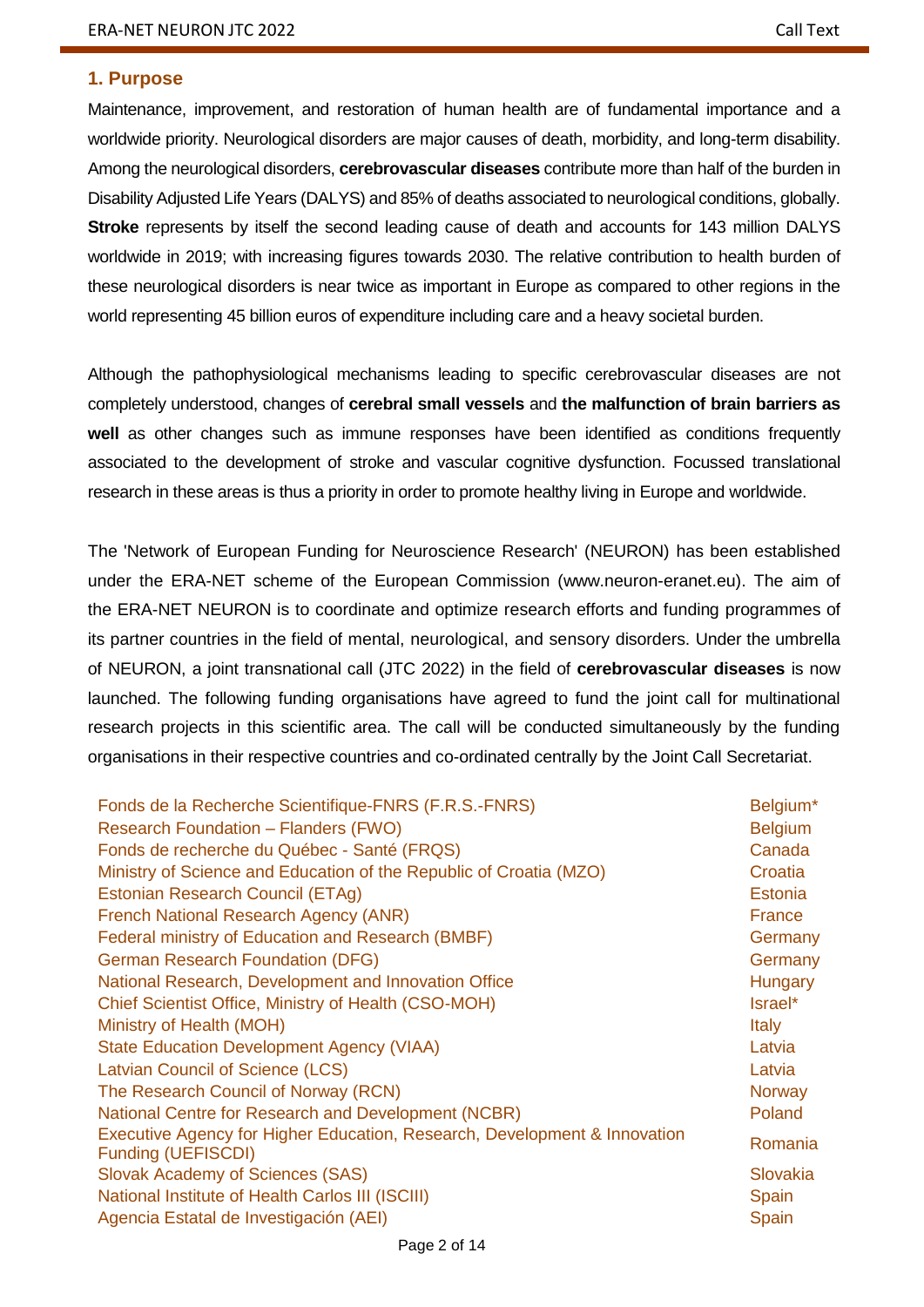The Scientific and Technological Research Council of Turkey (TUBITAK) Turkey\* \*Countries with parallel national application procedures or extra requirements for submission. We strongly recommend contacting the respective funding organisation for further information (contacts, see Annex I).

### **2. Aim and scope of the call**

The aim of the call is to facilitate multinational, collaborative research projects that will address important translational questions in the areas of stroke and other **cerebrovascular diseases including small vessels disease (CSVD) and the dysfunction of brain barriers.**

CSVD is a chronic, progressive disorder of cerebral micro vessels. The pathophysiological mechanisms of CSVD are largely unknown and diagnosis intervenes frequently at late stages of the disease.

Brain barriers (blood brain barrier but also arachnoid, leptomeningeal, lymphatics, glymphatics, choroid Plexus, endothelial and cerebrospinal fluid barriers) are dynamic morphological and physiological structures separating the brain parenchyma from the surrounding blood circuit. Their main function is to protect the nervous system from direct exposure to the continuous changing milieu in the bloodstream as well as toxic or infectious agents. Changes in the permeability or integrity of the brain barriers have been increasingly recognized as important contributors to cerebrovascular diseases, including stroke. The function and interactions of the different components of the brain barriers are largely unknown. In consequence, the pathophysiological mechanisms leading to their dysfunction in the context of cerebrovascular diseases are poorly described, to this day.

The present call aims to fund preclinical and clinical research addressing the pathophysiology and therapeutic developments for stroke and other cerebrovascular diseases. Proposals relating CSVD and the dysfunction of brain barriers to cerebrovascular disease are encouraged. Research areas may cover a broad range of aspects associated with cerebrovascular disease such as genetic, epigenetic, molecular mechanism of disease. Neuroinflammatory processes often play an important role in cerebrovascular diseases and are included in the call. The development of preventive, diagnostic or therapeutic approaches including pharmacological studies (e.g. on drug target identification) and technological developments based on pathophysiological mechanisms are within the scope of the call.

The call will accept research proposals ranging from understanding basic mechanisms of cerebrovascular disease and brain barriers dysfunctions through proof-of-concept clinical studies in humans $^1$ .

The NEURON funding organisations particularly wish to promote multidisciplinary work and translational research proposals that combine basic, clinical and/or technological approaches. The consortia should submit novel, ambitious ideas that can only be achieved by the complementary collaboration between partners.

 $\ddot{\phantom{a}}$ <sup>1</sup> Eligibility and funding requirements for clinical trials vary between the partner countries. Clarification may be obtained from the individual funding organisations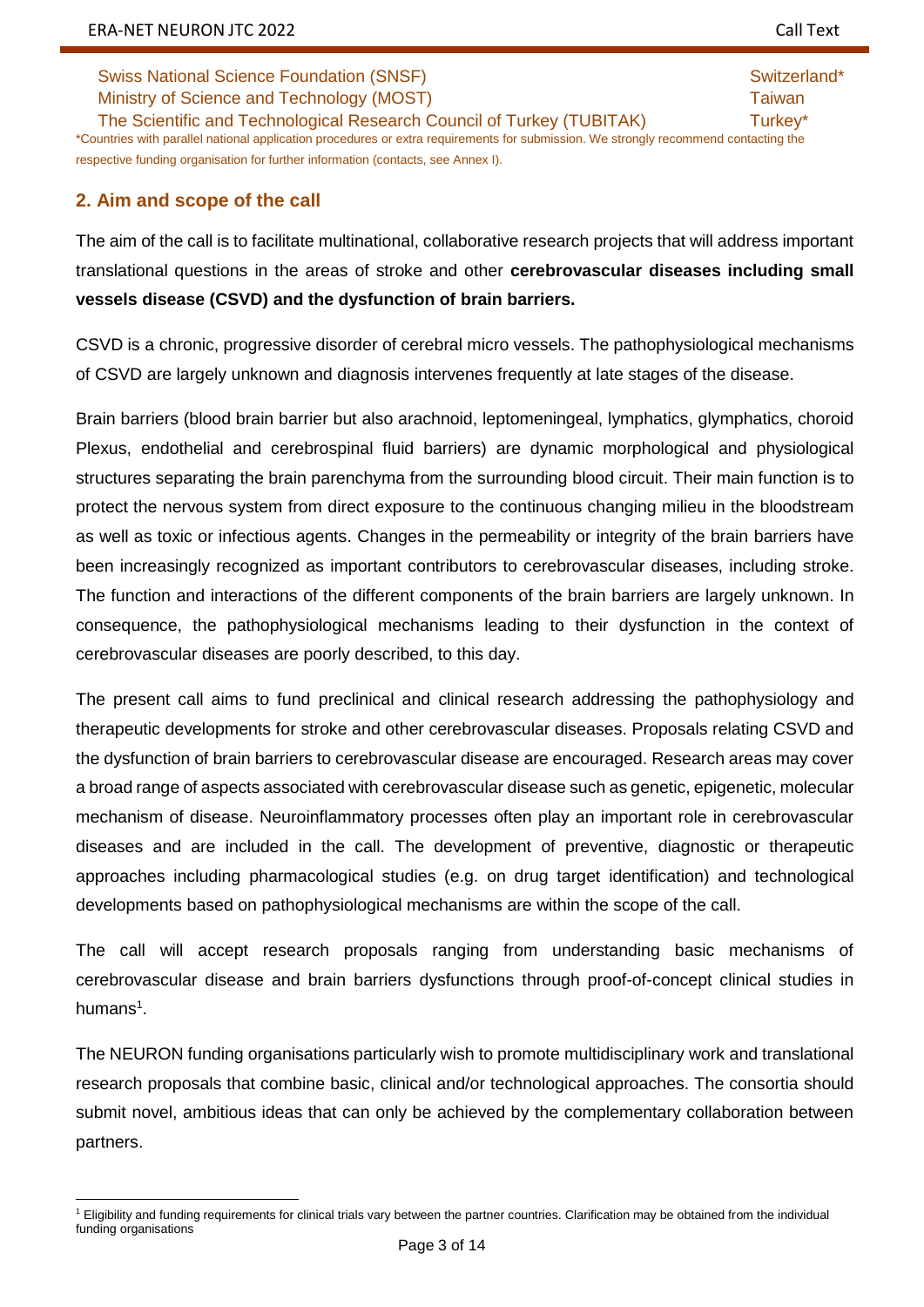Research proposals should cover at least one of the following areas:

a) Fundamental research addressing the pathogenesis, aetiology, progression, treatment, and prevention of cerebrovascular diseases including CSVD as well as basic research to elucidate the role of brain barriers on cerebrovascular diseases. This may include the development of innovative or shared resources and technologies including computational and statistical tools, as considered of relevance in the context of this call.

b) Clinical research to develop novel strategies for prevention (including secondary prevention), diagnosis, patient stratification, therapy and/or rehabilitation for cerebrovascular diseases

Applicants should demonstrate that they have the expertise and range of skills required to conduct the study including already established collaborations.

The translational value for human disease must be clearly addressed in the proposals. If used, the choice of the animal model must be justified in the context of the human pathology. The development of new animal or cell models is only allowed if an appropriate model is not available and must be justified.

Clinical studies are eligible up to the point of proof of concept. Multimodal and multicentre clinical studies are highly encouraged. The establishment of large patient cohorts will not be funded by NEURON, but the use of existing cohorts, brain banks and exploitation of existing data sets are eligible. Appropriate access to relevant, well-characterized patient populations or suitable biomaterial collections must be demonstrated. The proposal should describe plans to make data available for the research and clinical communities. If relevant, it is recommended that the appropriate European infrastructures are contacted early in the planning of the projects, the following are potentially of interest for the applicants to this call: EATRIS-ERIC (focused on translational medicine), BBMRI-ERIC (focused on biobanking), EBRAINS (focussed on data and tools for brain-related research) and ELIXIR (focused on data sharing).

The following research areas are excluded from this call:

 $\ddot{\phantom{a}}$ 

- Neurodegenerative disorders that are addressed by the EU Joint Programme Neurodegenerative Disease Research (JPND)<sup>2</sup>.
- Proposals focussed primarily on cardiological or metabolic causes or comorbidities (i.e. diabetes, obesity, Covid-19/long Covid) to cerebrovascular diseases.

The ERA-NET NEURON seeks to strengthen patient engagement in research. All applications should include a description of expected outcomes with potential relevance for patients. Applicants are expected to engage patients, their parents or carers and or associations as appropriate in the research process. Meaningful patient engagement can occur at the level of research planning, conducting research or the dissemination of research results. Patient representatives will assess

<sup>&</sup>lt;sup>2</sup> Alzheimer's disease and other neurodegenerative dementias, Parkinson's disease (PD) and PD-related disorders, Prion disease, Motor neuron diseases, Huntington's disease, Spinocerebellar ataxia, Spinal muscular atrophy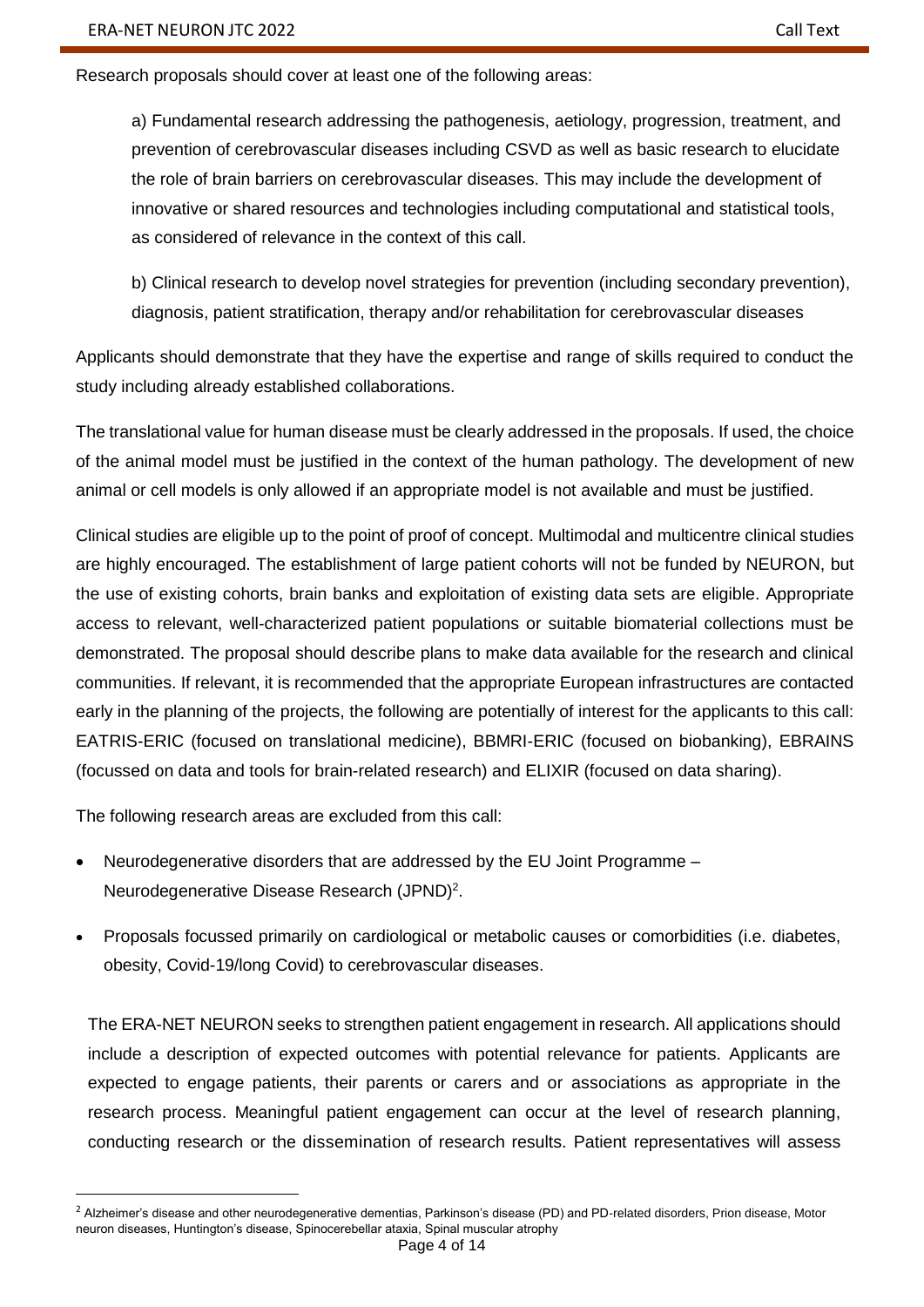patient engagement aspects of the selected full proposals.

#### **3. Application**

#### **3.1 Eligibility**

 $\ddot{\phantom{a}}$ 

Joint transnational research proposals may be submitted by research teams working in universities (or other higher education institutions), non-university public or private research organisations, hospitals or foundations, as well as in commercial companies, particularly small and medium-size enterprises. The eligibility of the afore-mentioned institutions, together with details of eligible costs (e.g. personnel, material, consumables, travel money, investments), are subject to the administrative requirements of individual funding organisations and will therefore differ. Please note that, for some funding organisations, commercial companies are not eligible or are only eligible under certain conditions (e.g. only in partnership with academic institutions in the consortium). Clarification should be obtained from the individual funding organisations (see contact details below). It is strongly recommended to read carefully the country specific information regarding eligibility and funding and to contact the respective funding organisations, since additional national/regional procedures might be mandatory.

Only transnational projects will be funded. Each consortium submitting a proposal must be comprised of a minimum of three research partners eligible for funding by organisations listed in this call text (see above). Involvement of early career researchers (ECRs)<sup>3</sup> as consortium partners is highly encouraged and will be part of the evaluation criteria (see section 4). The eligible research partners must be from at least three different participating countries. The total number of research partners in a consortium is limited to five, including partners participating with their own expenses. No more than two consortium partners can be from the same country.

The ERA-NET NEURON strives to strengthen a global Brain Research Area by including as many partner countries as possible in its funding scheme. Therefore, consortia including at least one partner from countries that are to date underrepresented in this funding scheme (Latvia, Hungary, Slovakia, and Turkey) may increase the total number of partners to six.

Applicant partners who are not eligible for funding from their national funding organisations or from countries that are not involved in this call, may participate in consortia only if a) their participation clearly provides an added value to the consortium, and b) they have secured budget for their part in the project. Such potential partners are not considered in the minimum number of three research partners mentioned above. In any case, the total number of research partners in one consortium must not exceed five, or six, if partners from the underrepresented countries (listed above) are included.

Each consortium should have the critical mass to achieve ambitious scientific goals and **should clearly demonstrate added value** from working together. Each consortium must nominate a coordinator who

<sup>&</sup>lt;sup>3</sup> 4-7 years of experience since completion of PhD or medical specialization diploma at the date of the launch of this call and a scientific track record showing great promise. Allowed extensions 18 months maternity leave, duration of paternity leave, duration of long-term illness or national service, duration of clinical training with a maximum of 4 years). *Please check the country specific regulations for the national eligibility criteria that apply.*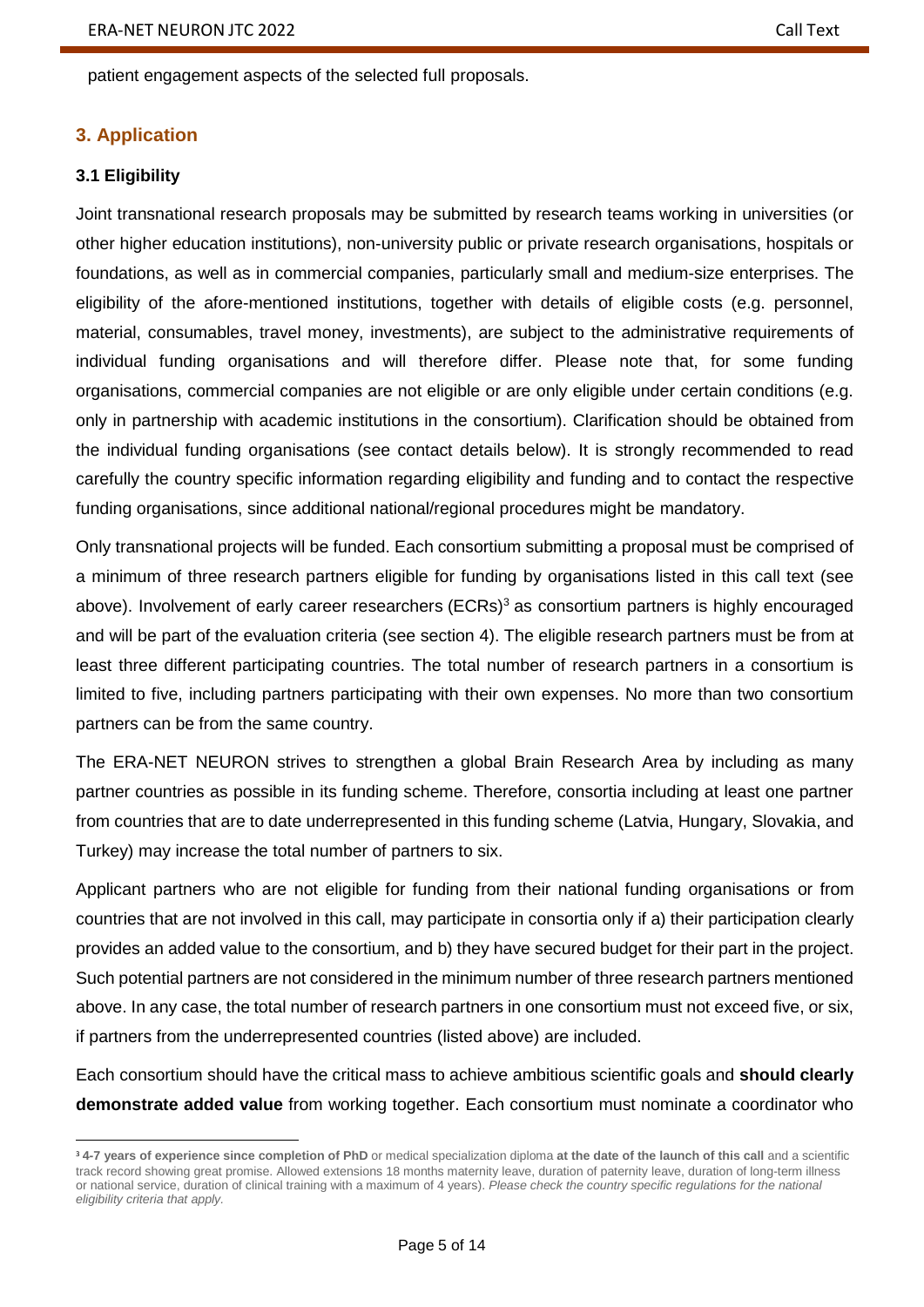represents the consortium externally and is responsible for its internal management (e.g. the application procedure, coordination of consortium agreement drafting, Data Management Plan, reporting). The consortium coordinator must be eligible for funding by one of the organisations listed in this call text.

A single proposal must be submitted by the consortium coordinator to the NEURON Joint Call Secretariat. The individual research partners in a consortium will be funded by the NEURON funding organisation(s) of their respective countries. Eligibility criteria are the matter of individual partner funding organisations and additional national/regional regulations and requirements may apply.

**Inclusion of a research partner that is not eligible for funding according to the specific regulations of its respective funding organisation may result in the rejection of the entire proposal without further review**. Therefore, applicants are strongly advised to follow the instructions contained in the country-specific eligibility tables, which are published on the NEURON website and to contact their national/regional funding organisation to confirm eligibility rules before submitting a proposal.

Only projects that fulfil the legal and ethical international/EU regulations (including ethical standards and guidelines in Horizon EUROPE) as well as national and institutional standards will be funded. All proposed activities including those undertaken in countries outside the EU must comply with EU regulations (see Annex I of the full proposal). Ethical approval and/or a positive vote must be obtained from the relevant national or local ethics committee(s) prior to the start of respective studies. The obtainment of ethical clearance will be queried by ERA-NET NEURON. All procedures involving human beings must conform to the Helsinki Declaration.

#### **3.2 Submission of joint transnational proposals**

There will be a **two-stage procedure** for joint applications: **pre-proposals** and **full proposals**. In both cases, one joint **[proposal document](http://www.neuron-eranet.eu/en/516.php)** (in English) shall be prepared by the partners of a joint transnational proposal, and must be submitted to the Joint Call Secretariat by one spokesperson, the coordinator.

Pre-proposals must be submitted in electronic format no later than **08 March, 2022** (14:00 CET) via the **[electronic submission](https://ptoutline.eu/app/neuron_cv)** system. All fields must be completed using **DIN-A4; font: Arial, 10pt; singlespaced, page limits. Pre-proposals that do not meet the formal criteria will be rejected from the call process without any further review.** 

**NOTE:** Full proposals submissions will be accepted only from those applicants **explicitly invited** by the Joint Call Secretariat.

The information given in the pre-proposal is binding. Thus, any fundamental changes between the preand full proposals stages concerning the composition of the consortia, objectives of the project or requested budget must be communicated to the Joint Call Secretariat and approved by the respective funding organisations with detailed justifications and will only be allowed in exceptional cases by the Call Steering Committee, before passing to the evaluation stage.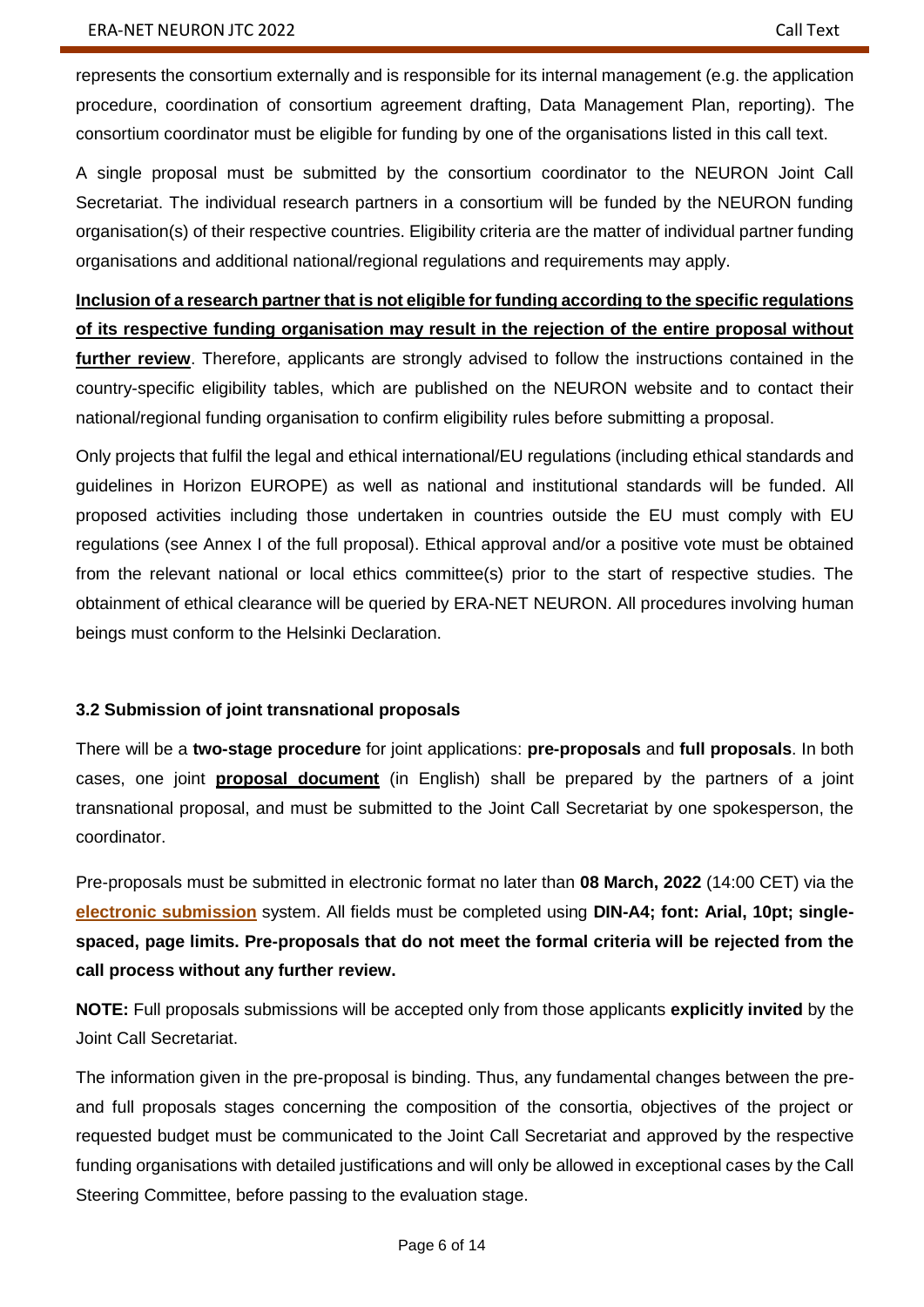#### **3.3 Further information**

For further details, please refer to the respective submission forms available through the NEURON **[website](https://www.neuron-eranet.eu/joint-calls/bio-medical/2022-cerebrovascular-diseases/)**. If you need additional information, please contact the Joint Call Secretariat. Finally, national organisations may set special requirements for their applicants. Applicants are, therefore, strongly advised to review the instructions contained in the **country-specific information** that are published on the NEURON **[website](https://www.neuron-eranet.eu/joint-calls/bio-medical/2022-cerebrovascular-diseases/)** and to contact their national/regional funding organisation for further information (see Annex I for contact details).

#### **4. Evaluation and decision**

The review process will be in two stages.

#### **4.1 Formal check of pre- and full proposals**

The Joint Call Secretariat will check the proposals to ensure that they meet the call's formal criteria (e.g. date of submission; number of participating partners and countries; inclusion of all necessary information according to the respective templates in English). The Joint Call Secretariat will also forward the proposals to the national/regional funding organisations, which will perform a formal and eligibility check of compliance with their respective regulations.

The Joint Call Secretariat and national/regional funding organisations will perform cross-checks in parallel submissions to other joint transnational calls (e.g. EJP RD, JPND, EuroNanoMed, ERAPerMed and others) and national calls. Applicants shall avoid applying for the same research activities to different calls. Double funding is not allowed.

Proposals not meeting the formal criteria described above will be rejected at this stage. Proposals passing this step will be forwarded to the Peer Review Panel for evaluation.

#### **4.2 Peer-review of pre- and full proposals**

The reviewers will assess if the projects are within the scope of the call and evaluate them using the following criteria:

- 1. Excellence
	- Scientific quality of the approach and methodology
	- Quality of the experimental design and data analysis
	- Novelty of the scientific concept/hypotheses
	- Competence and experience of participating research partners in the field(s) of the proposal (previous work in the field, specific technical expertise)
- 2. Impact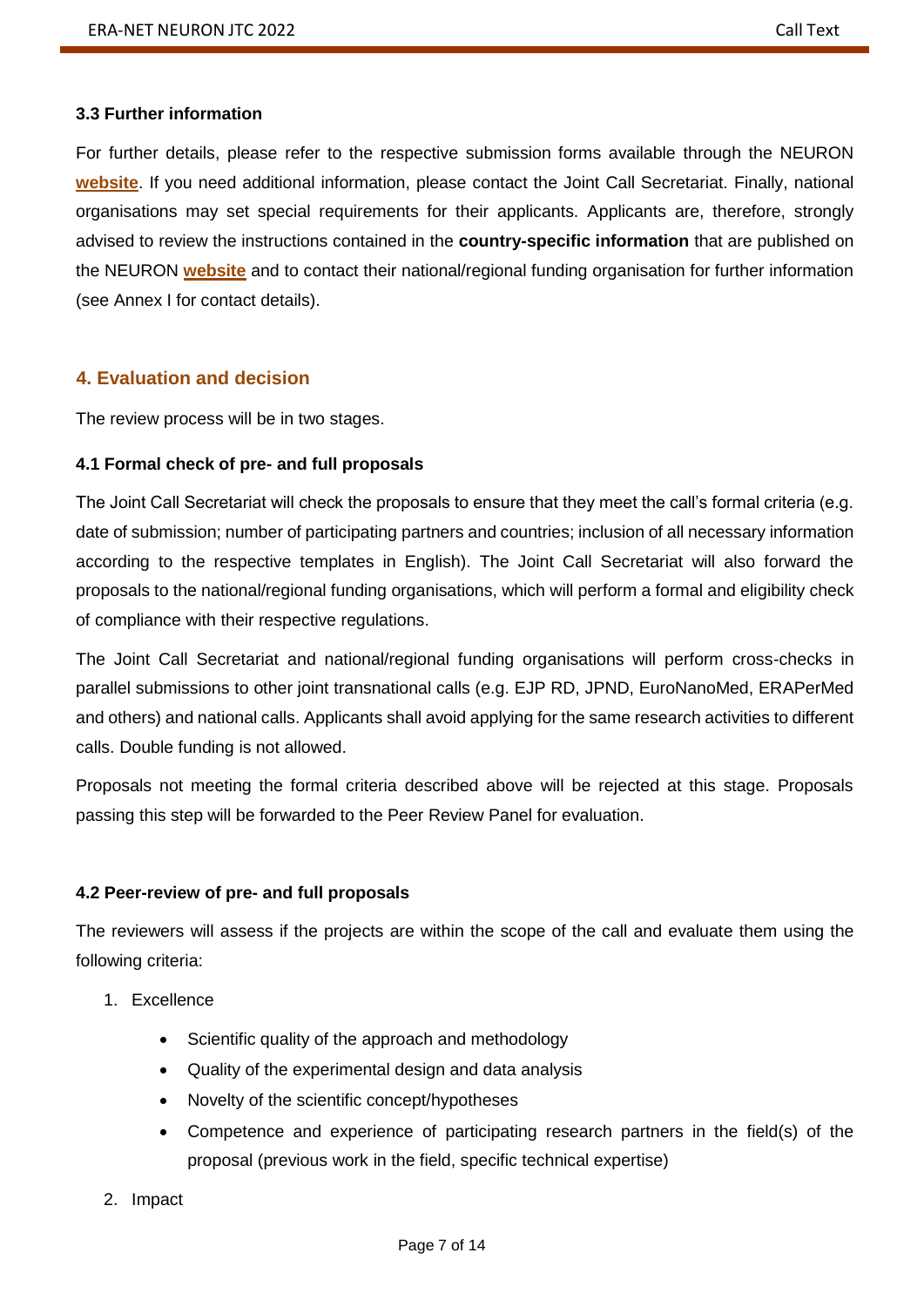- Potential impact of the expected results on clinical and other health related applications
- Added-value of transnational collaboration
- Inclusion of early career researchers (ECRs)
- Potential impact for patients; ethical aspects.
- 3. Quality and efficiency of the implementation
	- Feasibility of the project
	- Coherence and effectiveness of the work plan, including appropriateness of the allocation of tasks, resources, time-frame and related risk analysis
	- Quality and added-value of collaborative and multi-disciplinary interactions within the consortium
	- Appropriateness of the management structures and procedures

#### **4.3 Decision**

#### **4.3.1 Pre-proposals**

Eligible pre-proposals will be reviewed using the above-mentioned evaluation criteria via a written (remote) peer review process. Preferably, each pre-proposal will be reviewed by at least three reviewers. Based on the scores in the written reviews a ranking list will be established. By mid-May 2022, the coordinators of the selected proposals will be invited by the Joint Call Secretariat to submit a full proposal before **28th June 2022** (14:00 CEST).

#### **4.3.2 Full proposals**

The international Peer Review Panel will evaluate the full proposals based on the above-mentioned evaluation criteria and establish a ranking list based on scientific assessment at the panel meeting. Additionally, expert patient reviewers will assess the patient relevant aspects of the full proposals and an Ethics board will give recommendations on the ethical aspects of the full proposals. A short list of proposals will be identified as recommended for funding based on the ranking list. The Call Steering Committee will determine the projects to be funded, taking into account the national budgets' availability.

### **5. Funding procedure / Responsibilities / Reporting requirements**

#### **5.1 Funding procedure**

Successful research groups will be funded directly by the respective funding organisations.

Funding is expected to start by early to mid 2023. Projects should be designed to be achievable during a maximum funding period of three years.

Funding will be administered according to the terms and conditions of the responsible funding organisations, taking into account all other applicable regulations and legal requirements.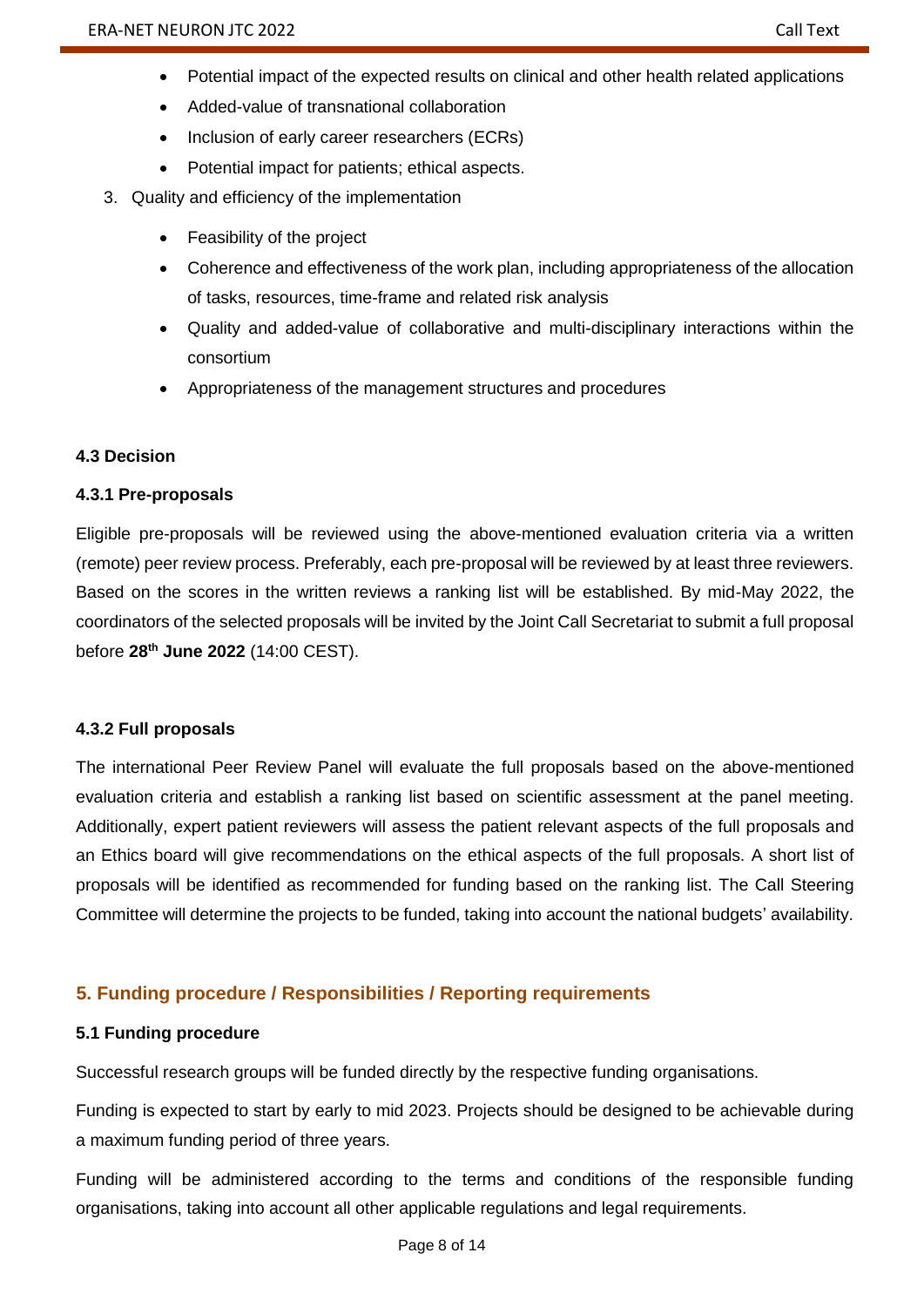#### **5.2 Responsibilities**

Within a joint proposal, each research partner will be the contact person for the respective national/regional funding organisation. The coordinators of funded projects together with the relevant funding organisations shall make every effort to seek a common start date for all research groups in the consortium.

After the evaluation and selection procedures are completed, each funded consortium is required to draft a Consortium Agreement (CA) and a data management plan (DMP). The CA will determine a common project start date, manage the delivery of project activities, finances and intellectual property rights (IPR), and avoid disputes that might be detrimental to the completion of the project. With the first annual report the coordinator must provide the DMP and the CA signed by all parties to the Joint Call Secretariat. Please note that additional national rules might require the documents before the start of the project to release funds, please refer to the country specific information section.

#### **5.3 Reporting Requirements**

On behalf of the research consortium, the consortium coordinator will be required to submit to the Joint Call Secretariat annual scientific progress reports, as well as a final report at the end of the project. Additionally, the individual partners may be required to submit reports separately to their national funding organisation. In that case, reporting guidance will be forwarded by the relevant funding organisation, as applicable.

Annual reports must be submitted by April, 30, starting in 2024. Final reports must be submitted at the latest six months after the end of the project. Annual reports do not need to be submitted if the project ends between January and March on the last year. In the latter case, the submission of a final report three months after the end of the project will suffice.

Partners may be granted runtimes of different start and/or duration according to national funders' decision. It is the task of the coordinators to determine, in agreement with the consortia, a formal end date for project completion; usually the latest end date of individual national contracts. Coordinators will be informed about this procedure by the Joint Call Secretariat and will receive the report templates in due course.

The coordinators will be asked to present a progress report during a Midterm symposium. The attendance is mandatory for all coordinators and project partners. Failure to comply with this requirement may result in administrative and/or financial sanctions according to the rules of each funding organisation. Early-career researchers working on the projects are welcome to join the midterm symposium. Accordingly, travel expenses to attend the symposium should be considered in the proposal budget plans.

Funding recipients must ensure that all outcomes (publications, etc.) of transnational NEURON projects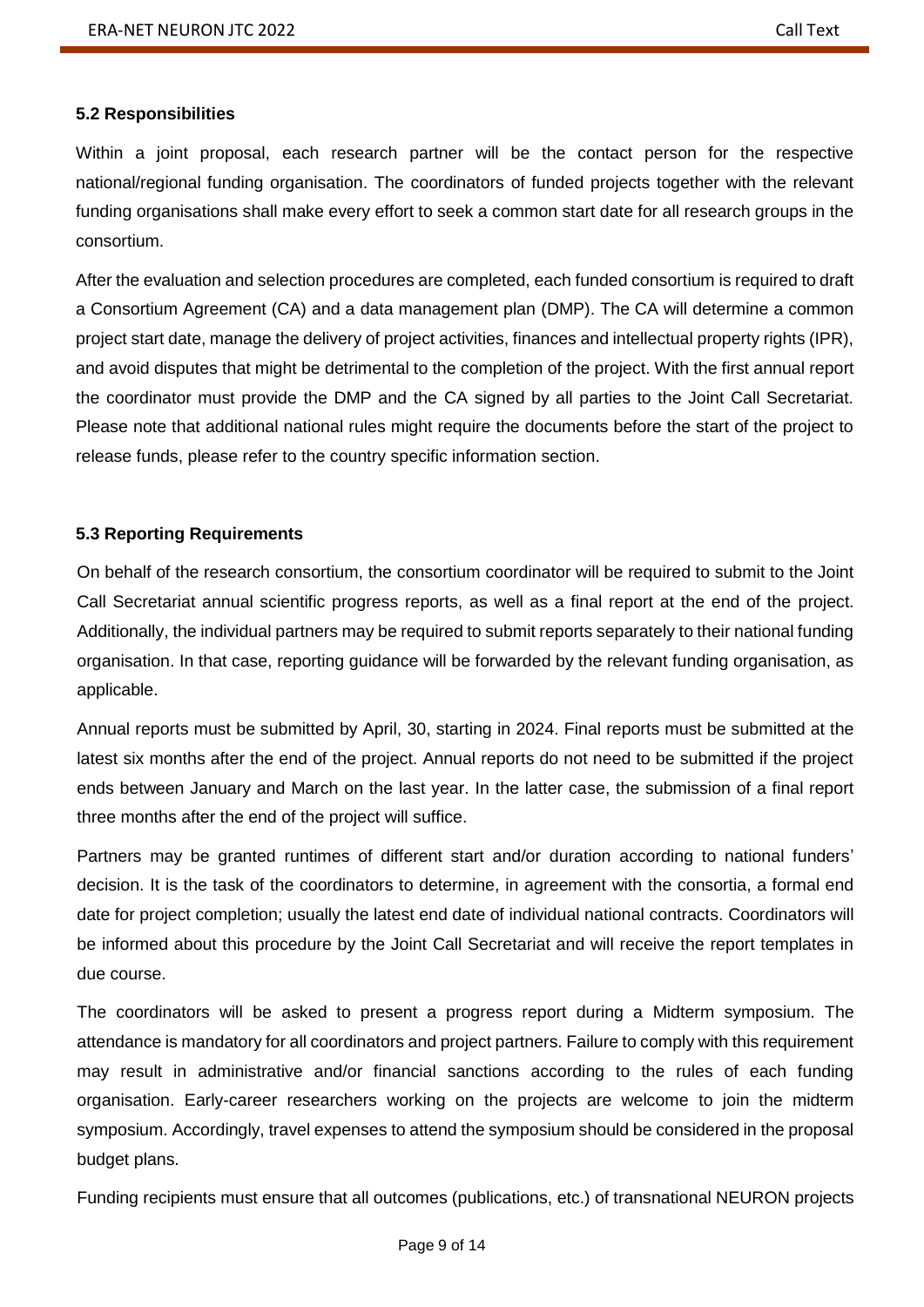include a proper acknowledgement of ERA-NET NEURON and the respective funding partner organisations. All the publications resulting from funded projects must be published in adherence to the [EC Open Science Policy.](https://ec.europa.eu/research/openscience/index.cfm?pg=openaccess)

### **5.4 General data protection regulation**

Applicants are informed that their personal data submitted in their application to the call are processed in accordance with article 6.1 (e) and (c) of the General Data Protection Regulation (GDPR) (2016/679)<sup>4</sup>, and for the purposes of

- processing and evaluating the application where processing shall be lawful only if and to the extent that processing is necessary for the performance of a task carried out in the public interest or in the exercise of official authority vested in the controller;
- administering any subsequent funding award;
- managing the funding organisations relationship with them;
- analysing and evaluating the call;
- providing aggregate data to national and European surveys and analyses on the funded projects; and

The Call Steering Committee may share applicant's data with third parties (some of which may be based outside the European Economic Area<sup>5</sup>) in relation to the above activities including evaluators, auditors and the European Commission (or its agencies).

 $\overline{a}$ <sup>4</sup> Last name, first name of the researchers, date of birth, professional contact information, degree(s), position (current and previous), fields of activity, place of work, organisation, address(es), curriculum vitae, ORCID number, name and reference of projects, pre-proposals, project proposals (scientific document, administrative and financial appendix).

<sup>&</sup>lt;sup>5</sup> Countries partaking in ERA-NET NEURON outside the European Economic Area: Canada, Israel, Switzerland, Taiwan, Turkey and UK.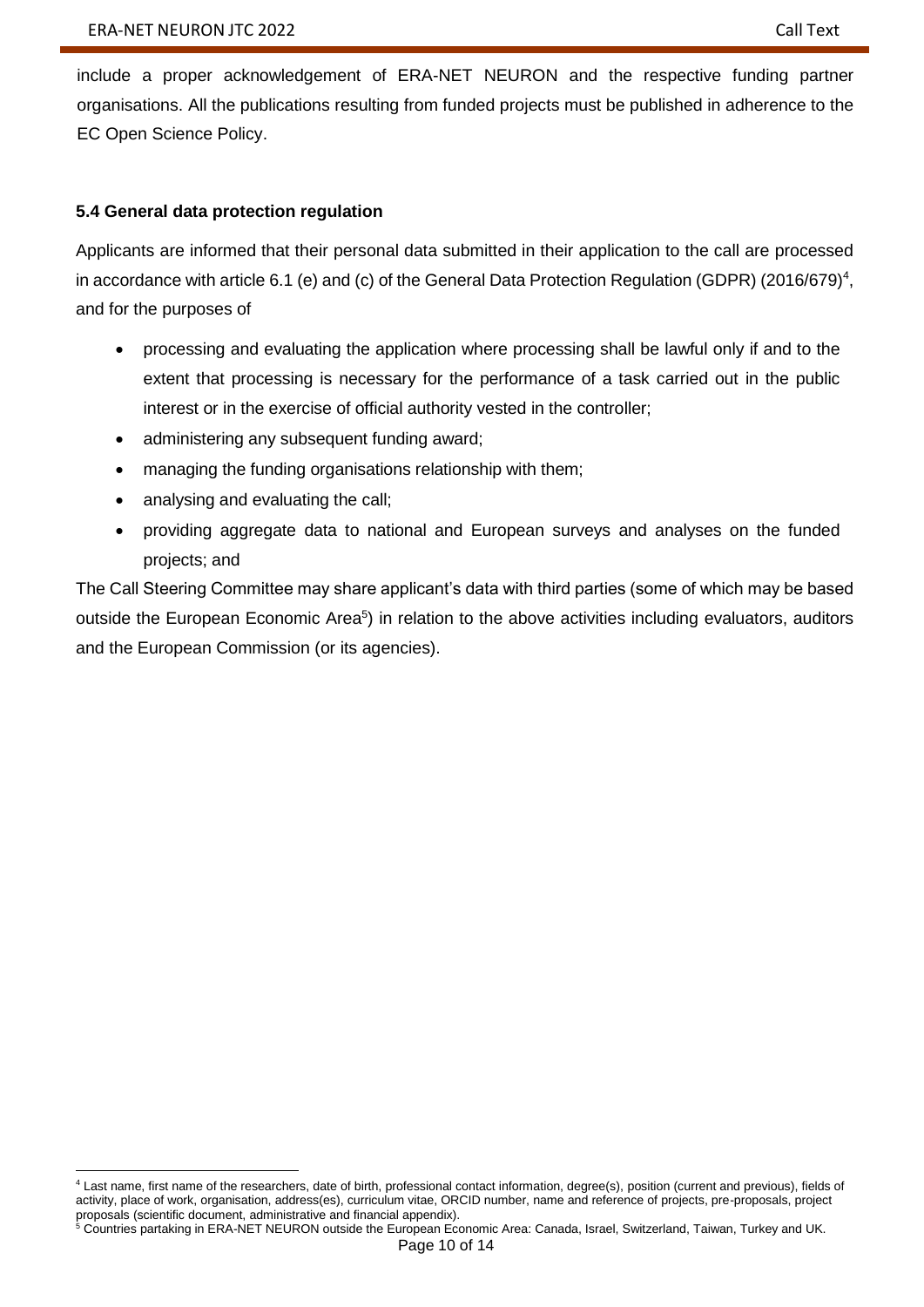## **Annex I. Contact details**

Please note that **[country specific requirements](https://www.neuron-eranet.eu/wp-content/uploads/NEURON_JTC2022_All_national_regulations.pdf)** might apply to this call. **Compliance with the national/regional regulations specified in the country specific information is mandatory. A parallel national application or additional requirements may be requested by certain countries (e.g. Belgium F.R.S.-FNRS, Israel, Switzerland, and Turkey)**. **We strongly advise you to contact your national/regional representative prior to submitting a pre-proposal:** 

| <b>Country</b><br>(region)                   | <b>Contact</b><br>person(s)                         | <b>Funding organisations contact Details</b>                                                                               |
|----------------------------------------------|-----------------------------------------------------|----------------------------------------------------------------------------------------------------------------------------|
| Belgium<br>(French<br>Speaking<br>Community) | Dr Florence<br>Quist                                | Fonds de la Recherche Scientifique - FNRS (F.R.S.-FNRS)<br>florence.quist@frs-fnrs.be                                      |
|                                              | Joël<br>Groeneveld                                  | joel.groeneveld@frs-fnrs.be<br>+32(0)2 504 93 51                                                                           |
|                                              |                                                     | +32(0)2 504 92 70                                                                                                          |
| Belgium<br>(Flanders)                        | Toon<br>Monbaliu                                    | Research Foundation - Flanders (FWO)<br>+32 2 550 15 70<br>+32 2 550 15 95<br>www.fwo.be                                   |
|                                              | Dr. Kristien<br>Peeters                             | eranet@fwo.be                                                                                                              |
| Canada                                       | Maxime<br>Beaudoin                                  | Fonds de recherche du Québec - Santé (FRQS)<br>Maxime.Beaudoin@frq.gouv.qc.ca<br>+514873-2114                              |
| Croatia                                      | Mateo A.<br>Bosnić                                  | Ministarstvo Znanosti i Obrazovanja (MZO)<br>mateoante.bosnic@mzo.hr<br>+38514594166                                       |
| Estonia                                      | Argo Soon                                           | Estonian Research Council (ETAg)<br>Argo.Soon@etag.ee<br>+372 730 0372                                                     |
| France                                       | Dr.Waed<br>Khalek / Dr<br>Sheyla Mejia-<br>Gervacio | French National Research Agency (ANR)<br>Health & Biology Department<br>neuroncalls@agencerecherche.fr<br>+33 172 73 06 73 |
| Germany                                      | Dr. Christina<br>Müller                             | Federal Ministry of Education and Research (BMBF)<br>Chr.mueller@dlr.de<br>+49 228 3821 2182                               |
| Germany                                      | Dr Katja<br>Großmann                                | German Research Foundation (DFG)<br>Katja.Grossmann@dfg.de<br>Tel. +49 (228) 885-2632<br>www.dfg.de                        |
|                                              | Dr Anke Ley                                         | German Research Foundation (DFG)<br>Anke.Ley@dfg.de<br>Tel. +49 (228) 885-3197<br>www.dfg.de                               |
| Hungary                                      | Dr Klara<br>Horvath                                 | National Research, Development and Innovation Office (NKFIH)                                                               |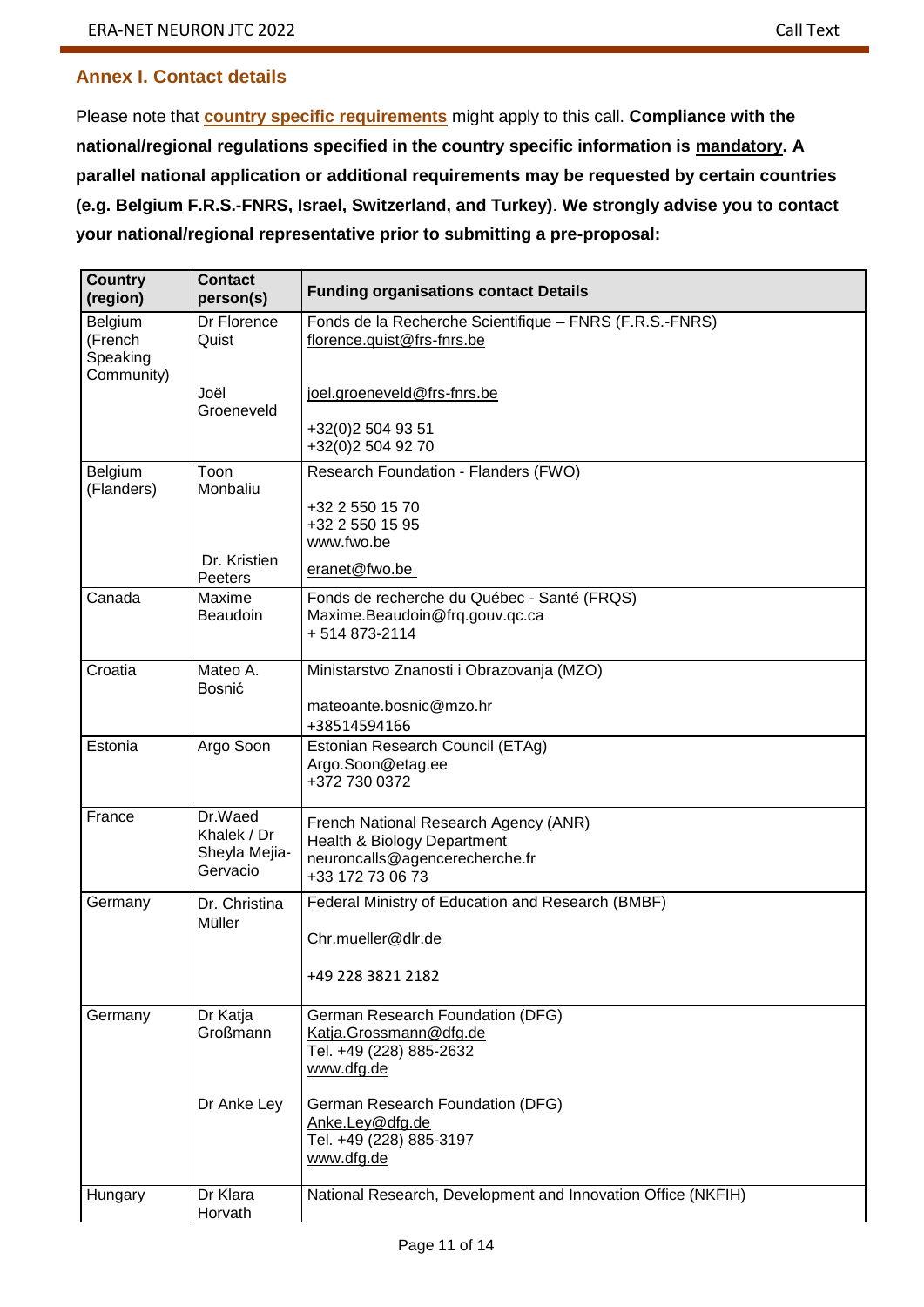|             |                         | klara.horvath@nkfih.gov.hu                                                       |
|-------------|-------------------------|----------------------------------------------------------------------------------|
|             |                         | +36 1 896 3748                                                                   |
|             |                         |                                                                                  |
| Israel      | Dr Liron                | Chief Scientist Office - Ministry of Health (CSO-MOH)                            |
|             | Even-<br>Faitelson      | http://www.health.gov.il/Subjects/research/International_cooperations/Pages/def  |
|             |                         | ault.aspx<br>liron.ef@moh.gov.il                                                 |
|             |                         | 972-2-508-2168                                                                   |
| Italy       | Dr Gaetano              | Ministero della Salute                                                           |
|             | Guglielmi               |                                                                                  |
|             |                         | g.guglielmi@sanita.it                                                            |
|             |                         | http://www.salute.gov.it/portale/home.html                                       |
| Latvia      | Dr Uldis                | <b>State Education Development Agency</b>                                        |
|             | <b>Berkis</b>           |                                                                                  |
|             |                         | www.viaa.gov.lv                                                                  |
|             |                         | Uldis.Berkis@viaa.gov.lv                                                         |
|             |                         | Office: +371-67785406                                                            |
|             |                         | Mobile: +371-29472349                                                            |
| Latvia      | Dr. Arnis               | Latvian Council of Science                                                       |
|             | Kokorevics              | arnis.kokorevics@lzp.gov.lv                                                      |
|             |                         | +371 29 473 753                                                                  |
|             |                         |                                                                                  |
| Norway      | Dr Alexandra            | The Research Council of Norway (RCN)<br>alb@rcn.no                               |
|             | Bjørk-<br>Skaflestad    | +47 48 144 767                                                                   |
|             |                         |                                                                                  |
| Poland      | Dr Marcin               | National Centre for Research and Development (NCBR)                              |
|             | Chmielewski             | Department for international cooperation                                         |
|             |                         | marcin.chmielewski@ncbr.gov.pl<br>+48 22 39 07 109                               |
|             |                         | +48 571 226 666                                                                  |
|             |                         | www.ncbr.gov.pl                                                                  |
| Romania     | Mihaela                 | Executive Agency for Higher Education, Research, Development and Innovation      |
|             | Manole                  | Funding (UEFISCDI)<br>Mihaela.manole@uefiscdi.ro                                 |
|             |                         |                                                                                  |
| Slovakia    | Katarina                | Slovak Academy of Sciences (SAS)                                                 |
|             | <b>Bibova</b>           | bibova@up.upsav.sk                                                               |
|             |                         | +421 2 5751 0136                                                                 |
|             |                         | www.sav.sk                                                                       |
| Spain       | María Cristina          | National Institute of Health Carlos III (ISCIII)                                 |
|             | Nieto García            |                                                                                  |
|             |                         | mnieto@isciii.es                                                                 |
|             |                         |                                                                                  |
|             |                         | Tel: (+34) 91 822 24 43                                                          |
| Spain       | <b>Esther</b><br>Chacón | Agencia Estatal de Investigación (AEI)                                           |
|             |                         | neuron@aei.gob.es                                                                |
|             |                         | +34 91 603 71 05                                                                 |
|             |                         |                                                                                  |
| Switzerland | Dr Francis<br>Parlange  | <b>Swiss National Science Foundation (SNSF)</b><br>Division Biology and Medicine |
|             |                         |                                                                                  |
|             |                         | francis.parlange@snf.ch                                                          |
|             |                         | +41 31 308 23 85                                                                 |
|             |                         |                                                                                  |
|             |                         |                                                                                  |
|             |                         |                                                                                  |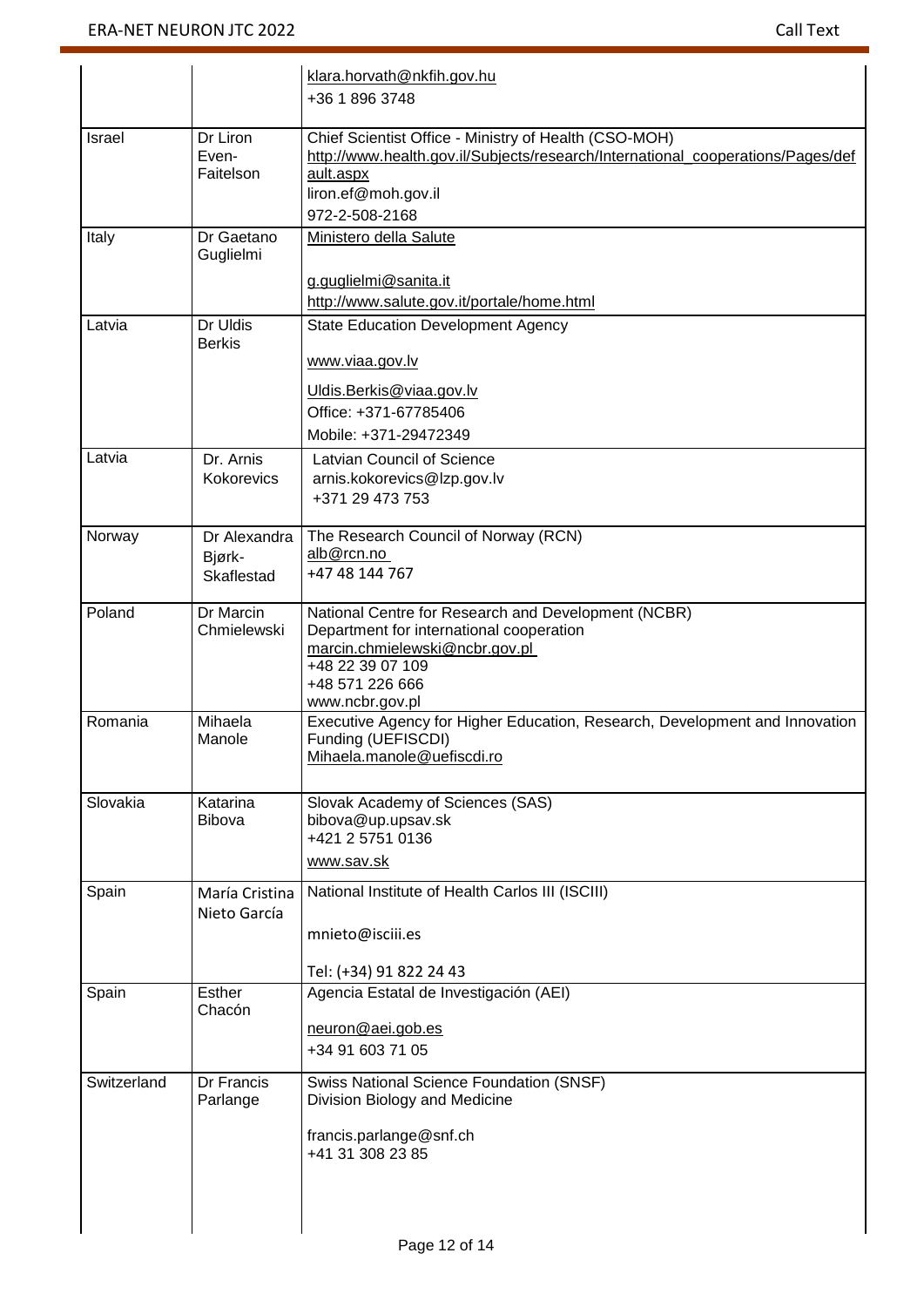| Taiwan | Dr Ching-Mei<br>Tang    | Ministry of Science and Technology (MOST)<br>https://www.most.gov.tw/?l=en<br>Tel: +886-2-2737-7557<br>cmtom@most.gov.tw  |
|--------|-------------------------|---------------------------------------------------------------------------------------------------------------------------|
| Turkey | Dr Recep<br>Emrah Çevik | The Scientific and Technological Research Council of Turkey (TÜBİTAK)<br>www.tubitak.gov.tr<br>emrah.cevik@tubitak.gov.tr |
|        |                         |                                                                                                                           |

### **Annex II. Anticipated amount of funding provided by each partner**

The intended contribution by each participating funding organisation to be used for the joint transnational call for research projects is listed below.

| <b>Partner</b><br><b>Country</b> | <b>Funding organisation</b>                                                                        | <b>Anticipated</b><br>amount of funding<br>(for 3 years) | <b>Anticipated number</b><br>of fundable<br>research groups |
|----------------------------------|----------------------------------------------------------------------------------------------------|----------------------------------------------------------|-------------------------------------------------------------|
| Belgium                          | Fonds de la Recherche Scientifique-FNRS<br>$(F.R.S.-FNRS)$                                         | 200.000€                                                 | 1                                                           |
| Belgium                          | Research Foundation - Flanders (FWO)                                                               | 350.000€                                                 | 1                                                           |
| Canada                           | Fonds de recherche du Québec - Santé (FRQS)                                                        | 310.000€                                                 | $\overline{2}$                                              |
| Croatia                          | Ministarstvo Znanosti i Obrazovanja (MZO)                                                          | 200.000€                                                 | 1                                                           |
| Estonia                          | Estonian Research Council (ETAg)                                                                   | 100.000€                                                 | 1                                                           |
| France                           | French National Research Agency (ANR)                                                              | 1.800 000€                                               | $6 - 7$                                                     |
| Germany                          | Federal Ministry of Education and Research<br>(BMBF)                                               | 3.000.000€                                               | 8                                                           |
| Germany                          | German Research Foundation (DFG)                                                                   | 1.100.000€                                               | 3                                                           |
| Hungary                          | National Research, Development and Innovation<br>Office (NKFI)                                     | 300.000€                                                 | $2 - 3$                                                     |
| Israel                           | Ministry of Health (CSO-MOH)                                                                       | 300.000€                                                 | $\overline{2}$                                              |
| Italy                            | Ministry of Health (MOH)                                                                           | 1.500.000€                                               | 6                                                           |
| Latvia                           | State Education Development Agency (VIAA)<br>and Latvian council of science (LCS)                  | 600.000€                                                 | $\overline{2}$                                              |
| Norway                           | The Research Council of Norway                                                                     | 500.000€                                                 | $1 - 2$                                                     |
| Poland                           | National Centre for Research and Development<br>(NCBR)                                             | 600.000€                                                 | $1 - 3$                                                     |
| Romania                          | Executive Agency for Higher Education,<br>Research, Development & Innovation Funding<br>(UEFISCDI) | 500.000€                                                 | $1 - 2$                                                     |
| Slovakia                         | Slovak Academy of Sciences (SAS)                                                                   | 120.000€                                                 | 1                                                           |
| Spain                            | National Institute of Health Carlos III (ISCIII)                                                   | 1.150.000€                                               | $4-6$                                                       |
| Spain                            | Agencia Estatal de Investigación (AEI)                                                             | 1.000.000€                                               | 4                                                           |
| Switzerland                      | <b>Swiss National Science Foundation (SNSF)</b>                                                    | ~950.000€ (CHF<br>1.000.000                              | $3 - 4$                                                     |
| Taiwan                           | Ministry of Science and Technology (MOST)                                                          | 810.000€                                                 | $2 - 3$                                                     |
| Turkey                           | The Scientific and Technological Research<br>Council of Turkey (TUBITAK)                           | 300.000€                                                 | $2 - 3$                                                     |